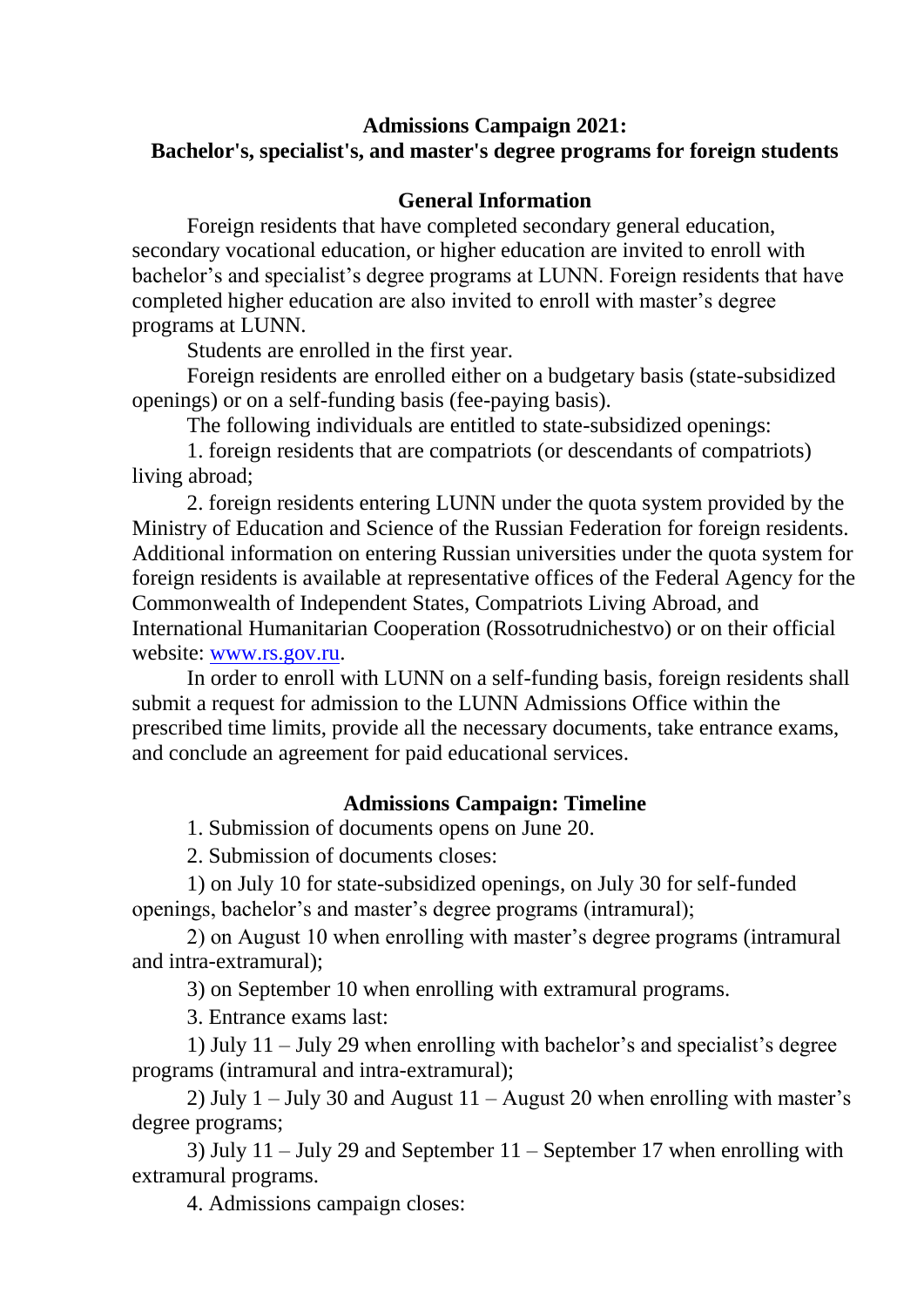1) on August 17 when enrolling with bachelor's and specialist's degree programs (intramural) on a budgetary basis, on August 23 when applying for selffunded openings;

2) on August 27 when enrolling with master's degree programs (intramural and intra-extramural);

3) on September 21 when enrolling with extramural programs.

#### **Documents**

1. Passport.

2. Copy of a passport and its translation into Russian certified by a Russian notary.

3. Credentials and an appendix thereto (if any). These documents shall be legalized (consular legalization or apostilization).

In some cases, legalization of credentials is not required. No legalization is required for credentials issued by the Member States to the Convention on Legal Assistance and Legal Relations in Civil, Family and Criminal Matters (signed in Minsk on January 22, 1993), as well as by some other countries that have bilateral agreements on legal assistance with Russia. For more info on these counties please contact the Main State Center for Education Evaluation (at www.nic.gov.ru or by phone +7 (495) 317-17-10).

Simplified legalization (apostilization) applies to the Member States of the Convention, which abolishes mandatory legalization of foreign official documents required since October 5, 1961 under the 1961 Hague Convention. For more info on these counties please contact the Main State Center for Education Evaluation (at www.nic.gov.ru or by phone +7 (495) 317-17-10).

4. Copy of credentials and their translation into Russian certified by a Russian notary.

5. Certificate of Foreign Education Recognition. No Certificate of Recognition is required for credentials issued in the countries that have bilateral and multilateral agreements on mutual recognition of credentials. For more info on these counties please contact the Main State Center for Education Evaluation (at www.nic.gov.ru or by phone  $+7$  (495) 317-17-10).

6. Copy of a migration card; copy of a visa when entering the Russian Federation. 7. Medical certificate confirming that there are no medical contraindications to studying in Russia, chest X-ray certificate.

8. Certificate stating a HIV negative status.

9. 6 photos (3х4 cm).

# **Entrance exams**

1. For a foreign resident to be enrolled with **a bachelor's or specialist's degree program on a self-funding basis (fee-paying basis)**, the following entrance exams are required:

- foreign language
- Russian language.